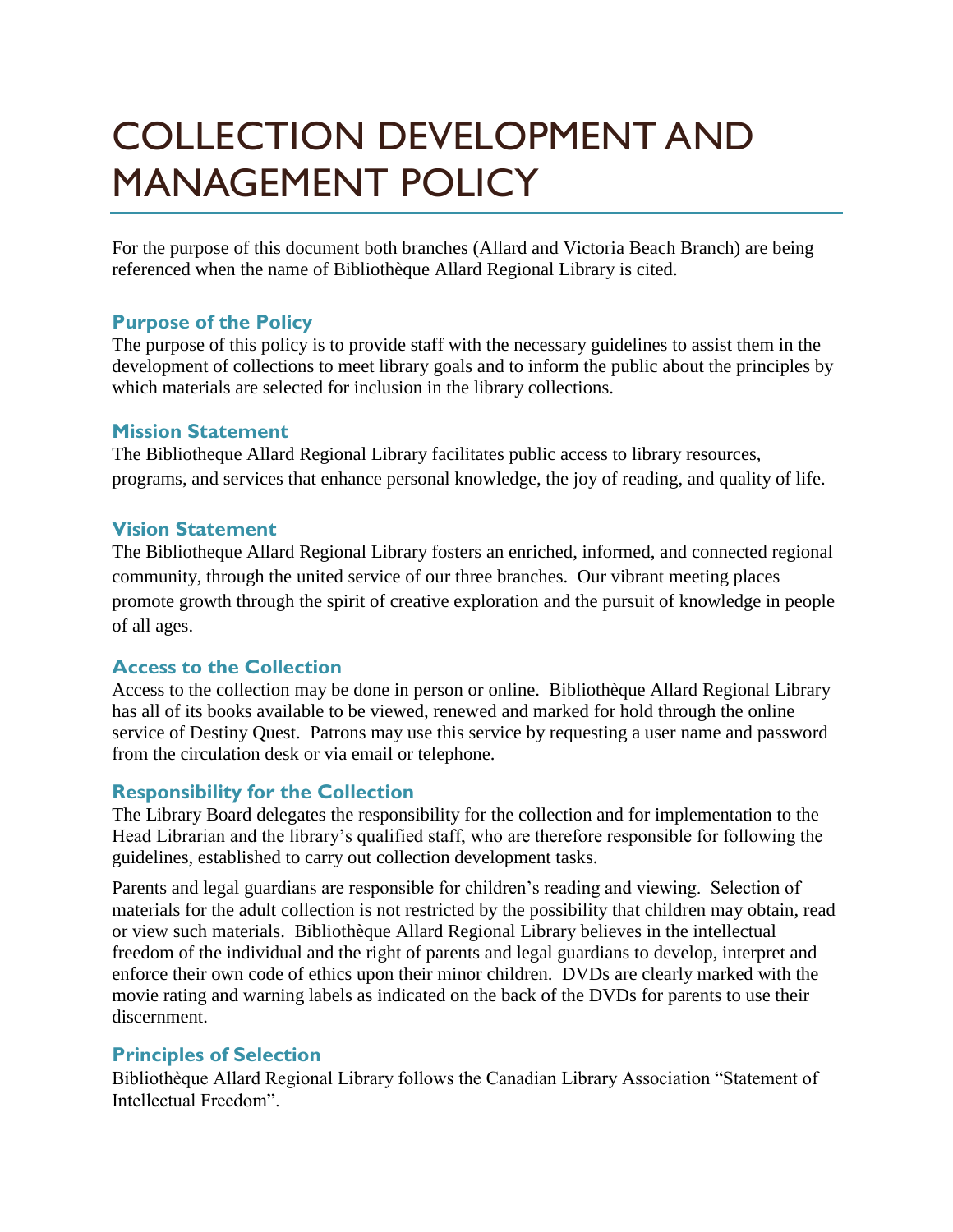"All persons in Canada have the fundamental right, as embodied in the nation's Bill of Rights and the Canadian Charter of Rights and Freedoms, to have access to all expressions of knowledge, creativity and intellectual activity, and to express their thoughts publicly. This right to intellectual freedom, under the law, is essential to the health and development of Canadian society."

Libraries have a basic responsibility for the development and maintenance of intellectual freedom.

It is the responsibility of libraries to guarantee and facilitate access to all expressions of knowledge and intellectual activity, including those which some elements of society may consider to be unconventional, unpopular or unacceptable. To this end, libraries shall acquire and make available the widest variety of materials.

It is the responsibility of libraries to guarantee the right of free expression by making available all the library's public facilities and services to all individuals and groups who need them.

Libraries should resist all efforts to limit the exercise of these responsibilities while recognizing the right of criticism by individuals and groups.

Both employees and employers in libraries have a duty, in addition to their institutional responsibilities, to uphold these principles."

# *Approved by Executive Council ~ June 27, 1974; Amended November 17, 1983; and November 18, 1985*

The presence of materials in the library does not constitute endorsement of their contents by the Library Board.

The Library does not purchase, retain, or make accessible in its permanent collection, resources and materials in violation of the statutes of Canada or Manitoba.

Common guidelines include but are not limited to:

- Suitability of subject and style for intended users
- Relation to the current collection and other materials on the subject
- Reputation and authority of the author and publisher
- Potential user appeal
- Strengths and weaknesses of the existing collection
- Cost
- Contribution to balance of treatment of a controversial subject
- Currency and accuracy of the information
- Local significance of the author or topic
- Suitability and quality of physical form, layout and construction
- Space requirements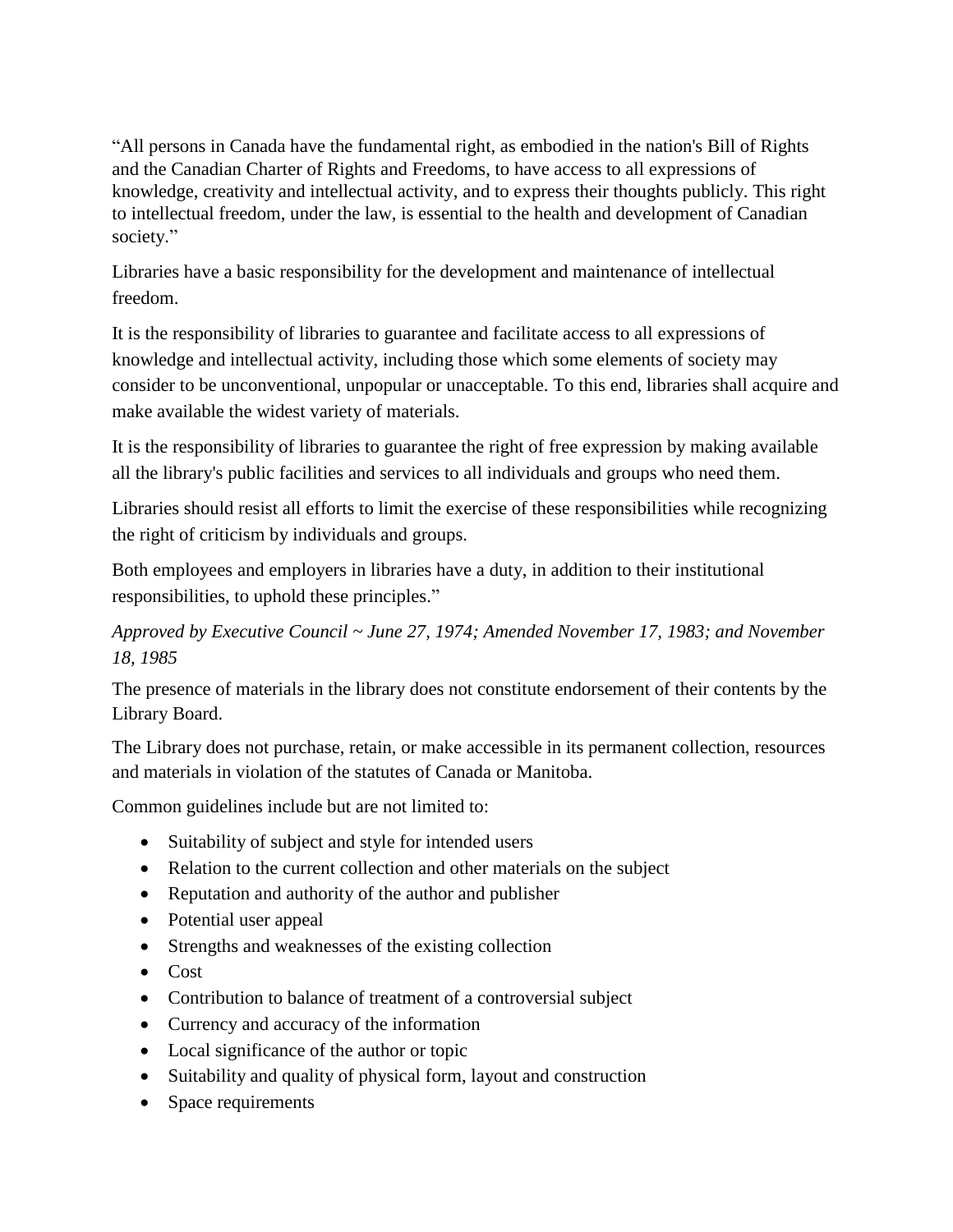- Availability of materials through other libraries in the area
- Demand in the community

An item does not have to meet all of the above criteria in order to be acceptable. Materials which do not meet these criteria may be recommended for purchase to satisfy heavy reader interest.

# **Selection Tools**

By keeping abreast of what is making news, the Library attempts to anticipate demand for certain subjects. Making use of circulation statistics, surveys and customer requests help in determining the strengths and weaknesses of the collection.

# **Special Collections**

#### Best Sellers

Best Sellers titles are selected based on reviews and popular demand.

#### Reference Books and Newspapers

Providing access to the history of the RM of Alexander, the Town of Powerview-Pine Falls, the RM of Victoria Beach and surrounding areas is an important function of the Library. Works by and about local authors, and materials relating to the history of the local communities aforementioned shall be sought, subject to the selection criteria community need.

#### Oprah's Book Club

Books will be added to this collection as identified online as being part of Oprah's Book Club. The collection list will be reviewed every two (2) years.

# **Interlibrary Loan**

Bibliothèque Allard Regional Library in conjunction with Public Library Services provides an interlibrary loan service by which library materials are made available from one library to another on a provincial level. Through this service, the Library attempts to make available materials it does not own or which fall outside the scope of this collection policy. In return, materials from this Library's collection are loaned to other libraries for use by their customers.

If a book is requested outside of the province for a patron, the patron will be responsible for the entire amount of shipping both directions.

# **Gifts and Donations**

The Library accepts gift materials with the understanding that such materials may be added to the collection only if they meet the same standards which are applied to the selection of materials. Once received, materials are the exclusive property of Bibliothèque Allard Regional Library.

Classic Literature will be deemed as books that retain their popularity and have a timeless quality no matter the genre.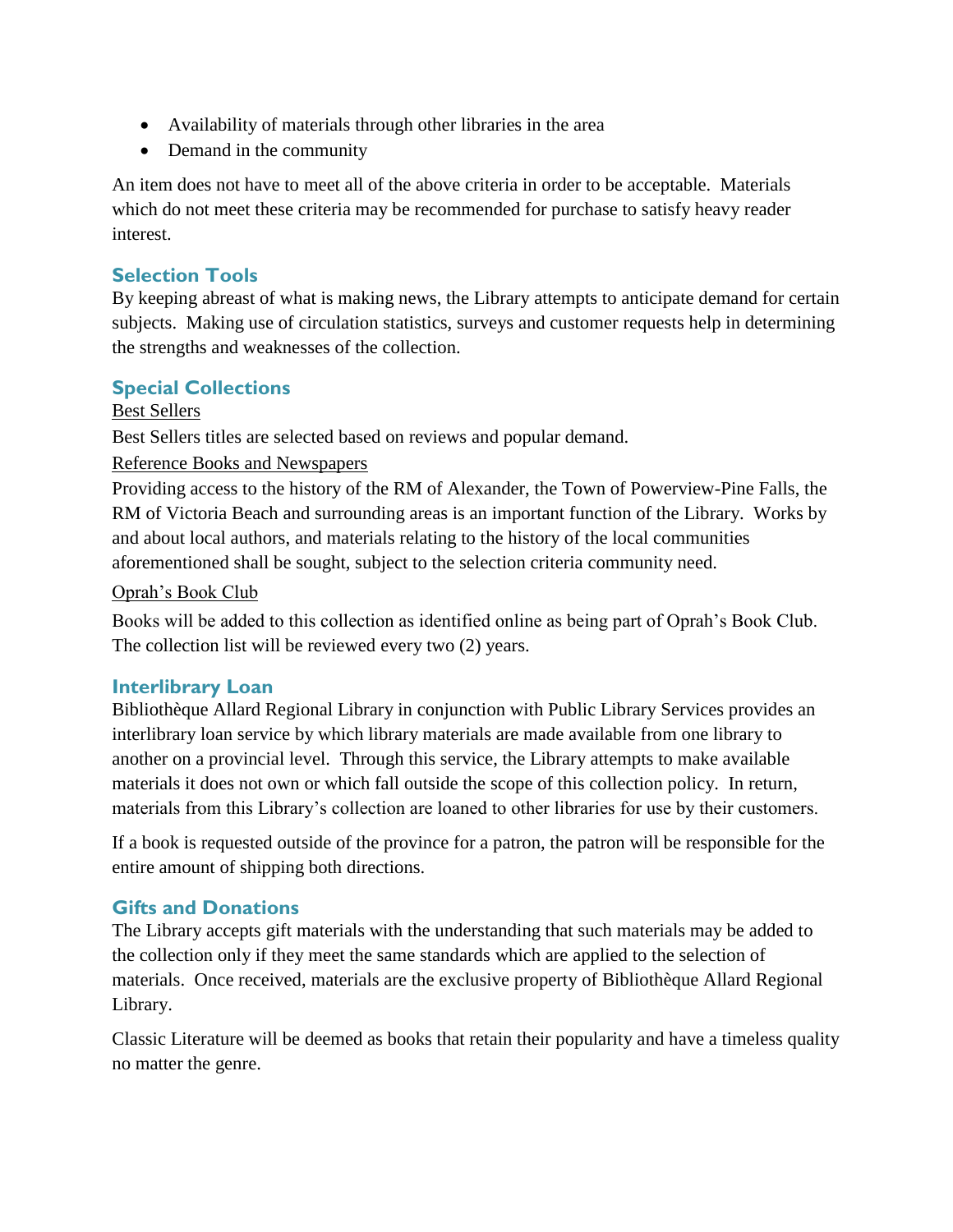Books that are donated to the library must follow at least one of the following criteria:

- be a missing book from a series collection;
- be a book that would be used as reference material;
- has current information (non-fiction); and
- be a piece of classic literature.

Those items which are unwanted may be offered to other libraries, sold or discarded. No condition may be imposed by the donor on the Library relating to any item after its acceptance.

The library does not accept donations of encyclopaedias, textbooks, dictionaries or Harlequin romance novels.

Any books donated without purchase receipts cannot be sold if the a donation receipt has been issued; they must be kept within the collection. The Head Librarian will determine the value of the books prior to issuing a donation receipt.

Cash donations and bequests of money are gratefully accepted by Bibliothèque Allard Regional Library. The donor may request that these funds be used for the development of specific collections, but the Library Board reserves the right to select materials it deems appropriate.

The library will issue a receipt for donations equal to or more than \$15.00.

#### **Suggestions/Requests for Purchase**

The public is encouraged to suggest titles for addition to the library collection. These suggestions will be considered in light of established collection development criteria. People making suggestions are asked to enter their suggestion to the library's Patron Book Request list kept at the circulation desk. If a suggested book has been ordered, the patron who requested the book will be notified of its availability first.

Patrons requesting materials not added to the collection may be directed to request their book choice via interlibrary loan.

# **Collection Maintenance - Weeding**

#### **Guidelines**

Systematically weeding materials is necessary to maintain the currency and relevance of the collection. Outdated materials, materials no longer of interest or in demand, unneeded duplicates, and worn or damaged copies should be removed from the collection regularly.

Classic materials are given special consideration because of their literary value. If a new copy of a classic can be obtained to replace a worn or damaged copy than the old copy should be removed from the collection.

Local history materials are given special consideration because of their local historical value. Even if this material meets weeding criteria, it will not likely be discarded.

Magazines are reviewed semi-annually. Magazines subscriptions that are received monthly or less the library will retain copies back to one (1) year. Magazine subscriptions that are received weekly the library will retain copies back to six (6) months.